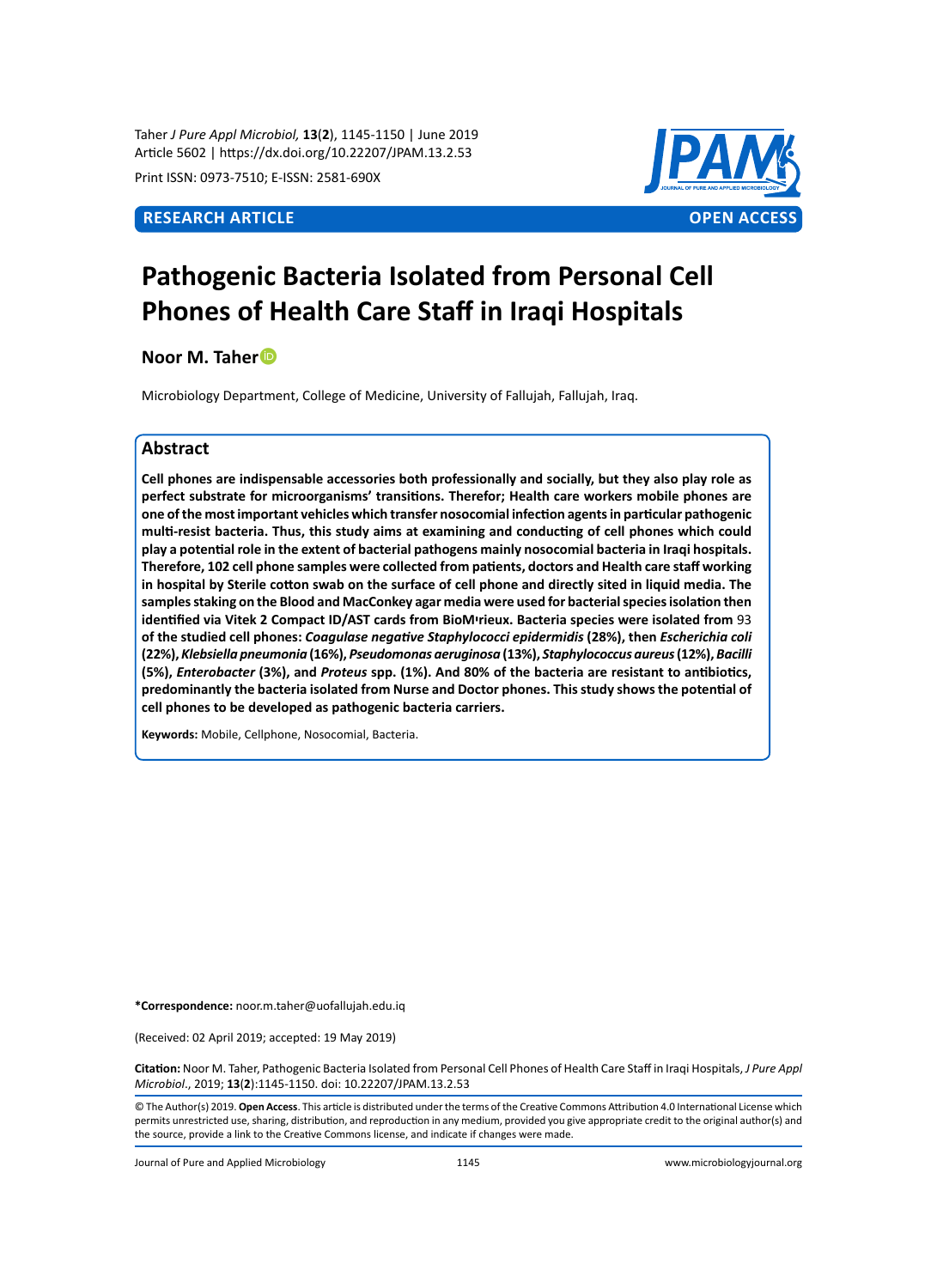#### **INTRODUCTION**

A cell phone is a distant personal device, easy to handle, and affordable to everybody. It is the most essential accessory of professional and societal life in the world. Hospital staff cell phones can be easily and rapidly contaminated by microorganisms from the hospital environment, patients, and medical devices, since they use it for a medical dictionary, hand reference for drug, laboratory, and imaging results, and other workrelated issues as they deal with patients having diverse illnesses (Bodena *et al.,* 2019).

In recent years, mortality and morbidity of infections have improved, at least partially due to the increased incidence of antibiotic resistance in both Gram positive and negative bacteria. Regardless of this data, there exists a scarcity of advice provided to either health staff or patients on the use or decontamination of cell phones in hospitals (Brady *et al*., 2011).

Recent studies about the microorganism transmission between individuals and their close environments have revolutionized our understanding of the microbial ecology of the environment (Lax *et al*., 2015). The mobile phones have become one of the important devices used for communication in our daily life, and they are generally used almost everywhere.

The cell phones have also been designated to be a reservoir for bacteria. It has been labelled that a cell phone can harbor more bacterial colonization than a man's toilet seat, the sole of a shoe or the door handle (Shahaby *et al*., 2012), An article in Daily Mail*,* UK itemized that 'cell phones harbor more microorganisms than a toilet seat'. The warm environment nearby cell phones coupled with its constant handling creates a major breeding ground for growth of microorganisms. Later, they are exactly called as 'technological Petri-dish of thousands of worms' (Jaya Madhuri *et al.*, 2015).

Through each phone call a cell phone comes into close contact with potentially contaminated human body areas such as hands and also portals of entry such as the mouth, nose and ears. As cell phones performance as perfect habitats for microbes to breed, especially in high temperatures and humid conditions (Zakai *et al.,* 2016).

The cell phone used among Health care workers, patients and visitors were the hazard device for transmutation of bacterial infection in the hospital and the community. Health care worker phones may act as reservoirs for microorganisms that could enable the transmission of bacterial isolates from one patient to another in different hospital (Shahlol *et al*., 2015)

Nowadays, cell phones converted as a critical equipment in our life. Although they are generally kept in bags or pockets, mobile phones are handled often and held close to the face station (Auhim, 2013). Therefore, the present study was investigated and conducted to determine whether cell phones could play a role in the spread of multiresist bacterial pathogens particularly nosocomial bacteria Iraqi Hospitals.

### **MATERIALS AND METHODS**: **Study design**

Cross-sectional study was done from November 2018 to March 2019, at the Medical Microbiology Department College of medicine / University of Fallujah. A total of 102 personal cell phones were randomly sampled from Patients, Doctors and Health care staff working in hospital; Samples were collected from: 19 Microbiologists, 21 Nurses, 22 Doctors, 24 Patients, 7 Medical college students and 9 Chemists who were requested to complete a questionnaire list for data collection at the hospital of Fallujah in Iraq. The questionnaire covered variables like: type of cell phone, age, period of using, use it in toilets, using of disinfectants to clean it and the use of cell phones inside the hospital.

**Table 1.** Distribution of examined populations and growth bacterial patterns

| Category<br>(year) | Number<br>of Sample | Growth | Contamination<br>rate $(\%)$ |
|--------------------|---------------------|--------|------------------------------|
| $20 - 29$          | 51                  | 49     | 48.0                         |
| 30-39              | 25                  | 24     | 23.5                         |
| 40-49              | 19                  | 16     | 15.6                         |
| More               | 7                   | 4      | 3.9                          |
| than 50            |                     |        |                              |
| Total              | 102                 | 93     | 91%                          |
| sample             |                     |        |                              |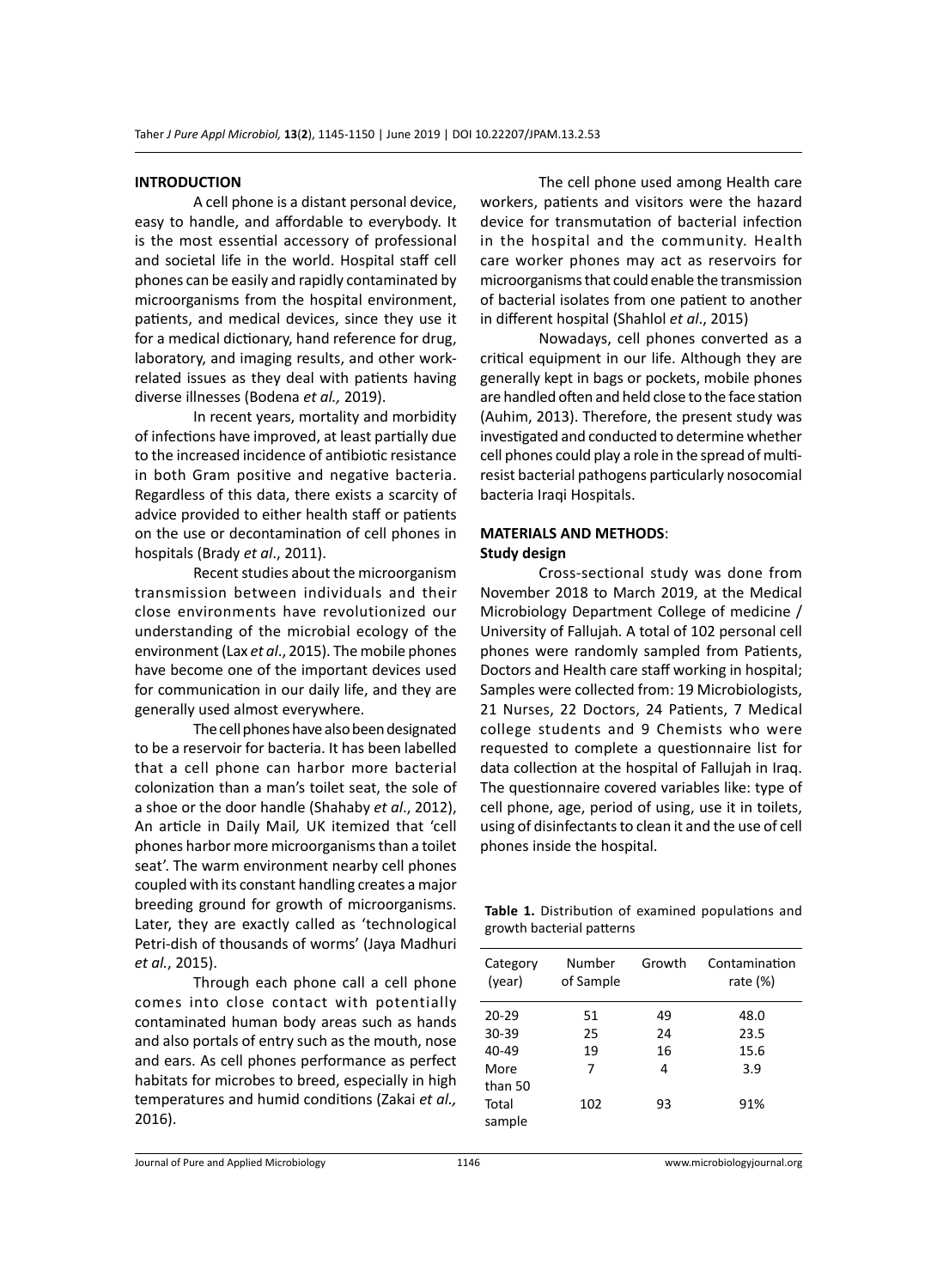#### **Sample collection**

Samples from the mobile phones of all members of the site were collected randomly during routine daily work, and each was asked about sterility applies that is, if he/she ever cleaned his mobile phone or washed his hand after toilet or used it in toilet and the most significant used it during work and left the gloves of when they consuming. A cotton swab rolled over all exposed outer surface of the phones which were used more than two months. Care was taken to make sure that the touch screen, receiver, microphone area and the home button was swabbed, since these areas are most commonly in contact with the tips of fingers, ears and mouth. The Sterile swab dampened with the sterile saline was rotated over the surface of the cell phone then put it in tubes were supplied with 5 ml of Peptone water media and incubated for 18-24 at 37°C. Then sampled swabs were streaked on blood agar and MacConkey agar plates then incubated aerobically for 48h at 37°C. The pure bacterial isolations were re-cultured on MacConkey & Blood agar plates for 24h at 37°C for colony isolation and morphological identification. After this period, grown colonies were examined in terms of size and shape and Gram staining was performed for each of the grown colonies and diagnosed according to Forbes and his group 2007 (Selim & Abaza, 2015).

# **Bacterial identification**

Identification of bacteria done by Vitek 2 Compact ID/AST cards from BioMיrieux company, which Reduces hands-on time for enhanced workflow & rapid reporting; After primary bacteria isolations, there is reduce handling with a simple standardized inoculum Place the inoculum into the VITEK® 2 Cassette at the Smart Carrier Station The VITEK® 2 Card and bacterial sample are concomitant by barcode, When the Cassette is loaded, the device handles all later steps for incubation and reading.

# **Statistical analysis**

Data was carried out by SPSS version 16.0 (SPSS Inc., Chicago, IL, USA). Assemblage of results was depending on variables involved in the questionnaire, and the kind of bacteria found.

#### **RESULT AND DISCUSSION**

Bacterial pathogens are colonized on human host and inanimate objects but most people don't realize that bacteria are found on many common objects in the outdoors, in their workplaces and homes (Jaya Madhuri *et al.,* 2015). Cell phones are often used by both healthcare workers and patients as they are an effective means of communication for both categories. A number of recent studies have exposed how cell phones belonging to healthcare workers establish a device on which various microorganisms linked to nosocomial infections can congregate (Bodena *et al.,* 2019; Selim & Abaza, 2015). Our results confirm the high relationship between the rates of positive tests regarding the colonization of hands and cell phones, detected for all the microorganisms identified.

A nine aerobic bacterial species have been isolated from 93(91%) of the examined cell phones and the highest rate of isolation bacteria collected from Nurses, doctors, patients, microbiologist, medical colleges student and chemists sequentially, this has been confirmed by the study of Bodena *et al* which close enough to our rate with 94.2% (Bodena *et al.,* 2019), Jaya Lakshmi in 2008 with 91.6% of the samples and Saudi study done by Zakai *et al.* with 96.2% of 105 samples (Zakai *et al*., 2016). This rate more than the percentage of Tiwari *et al* which was 76.2% (Tiwari *et al*., 2016).

Microbes present in hospitals which mainly multi-resistant to antibiotic due to aerosol, gloves contamination and spreading of bacterial contamination by health worker themselves. These organisms replicated rapidly and adhere to any available surface such as cell phone carried by the health-care workers. The problem may become more serious, if HCWs become a potential source for transfer of these organisms during invasive procedures and may lead to nosocomial infections (Jaya Madhuri *et al*., 2015).

In this study, the incidence of *E.coli* isolations which collected from the cell phone surface, may be associated to fecal and patient contamination. Most of the pathogenic bacteria isolated from Nurse and Doctor phones which could be expected result; but none of these pathogenic bacteria were isolated from chemist and undergraduated students' cell phones, probably because the low levels in which pathogens are present on the surface of these devices and they are lesser in direct contact with patients or their specimens.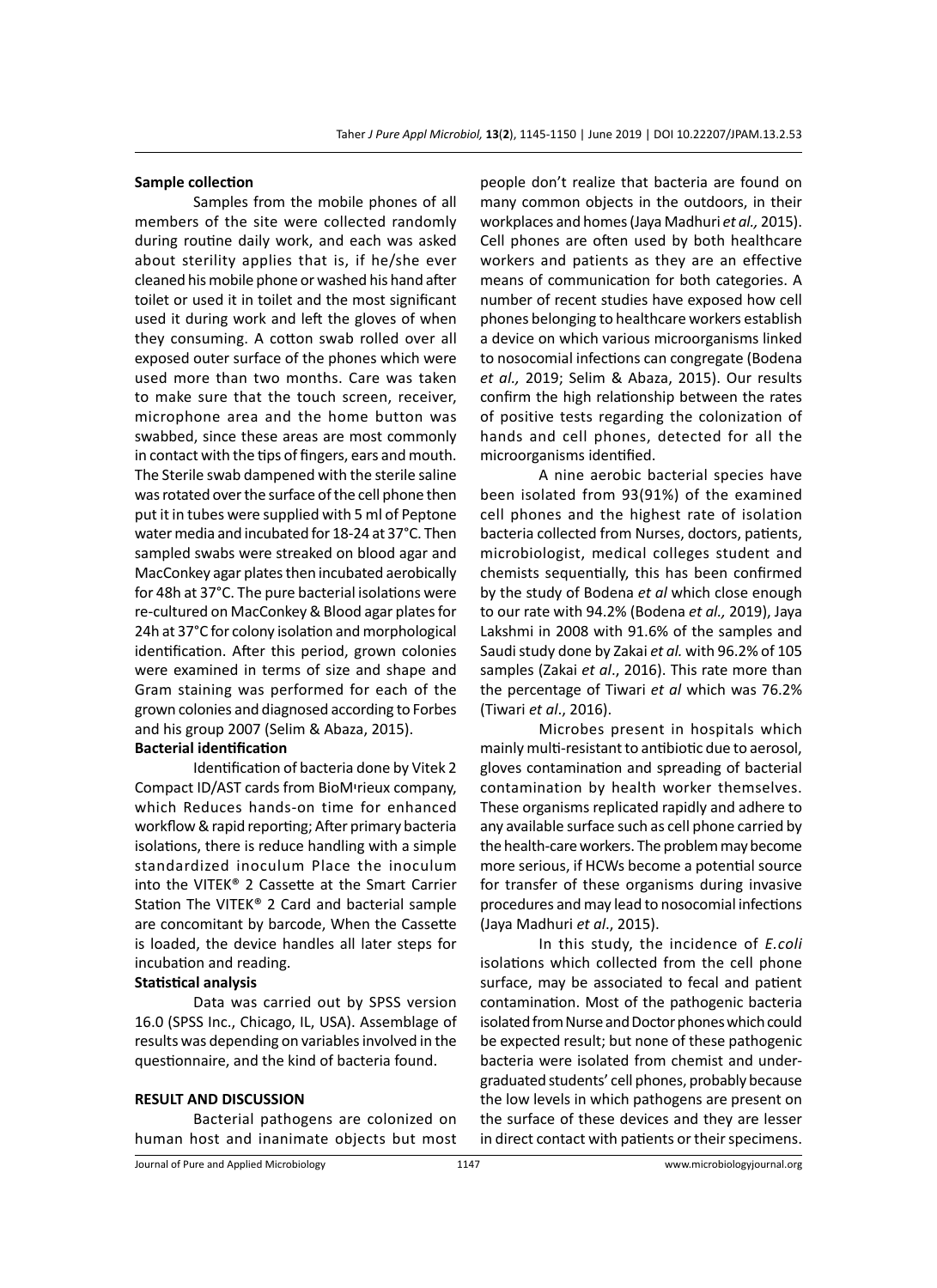These results are similar to Mexican study done by Martinez-Gonzales *et al.* :2017. Other Iraqi study done by Mohammad in 2017 was found that positive culture in 52% of samples and higher positive culture found in mobile of technician, followed by doctors (Auhim, 2013).

In the present study, most bacteria isolated were *Coagulase negative Staphylococci epidermidis* (28%)*,* then *Escherichia coli* (22%), *Klebsiella pneumonia* (16%), *Pseudomonas aeruginosa* (13%), *Staphylococcus aureus* (12%), *Bacillus spp.* (5%), *Enterobacter spp.* (3%). and *Proteus spp*. (1%). The results were in accordance with study done by Tiwari *et al* demonstrated the most common organism detected was *Staphylococcus epidermidis* (25.42%) and *E.coli* (25.42%)( Tiwari *et al.,* 2016); While Zakai *et al* in 2016 found that *Coagulase negative Staphylococci epidermidis* were the most abundant isolates 68%.

Positive bacteria for Gram stain, *Staphylococcus spp.* was 40% from all isolated bacteria, which was also found in studies showed by others (Bodena *et al.,* 2019; Lakshmi & Lakshmi, 2014) and *S.epidermidis* was the most predominant and frequent then *S.aureus* from mobile phones in this study Ulger *et al* in 2009 which like our results . However, Staphylococci species are normal skin flora, these organisms have the potential to harbor and transfer drug resistance gene among their genera or beyond.

According on environmental circumstances, bacteria could remain infectious agents on cell phone surfaces for days or weeks after being contaminated. In humidity, pathogens may re-activation and colonized the surfaces, transforming a passive reservoir into an active one. Furthermore, formation of biofilm by one bacterial agent can affect the survival of other pathogens on the same surface (Tagoe *et al.,* 2011). Shakir and his colleagues found that samples were collected from 53 cell phones by culturing on media, pathogenic bacteria grow on 44 cultures which mean 83% of collected phones contaminated. (Shakir *et al.,* 2015).

Significantly, we found that no patients in our study have shared a cell phone through their hospitalization period. However, this behave could reduce the possibility of bacterial crosscontamination, many stated that they would share their phone if asked. Therefore, Patients in hospitalization period should be given advice to avoid sharing cell phones with other patients in order to mitigate the potential risk of crosscontamination (Brady *et al.,* 2011).

Nevertheless, consistent with our statistical analysis data, there was no relationship



**Fig. 1.** Bacteria species that isolated from personal cell phones

Journal of Pure and Applied Microbiology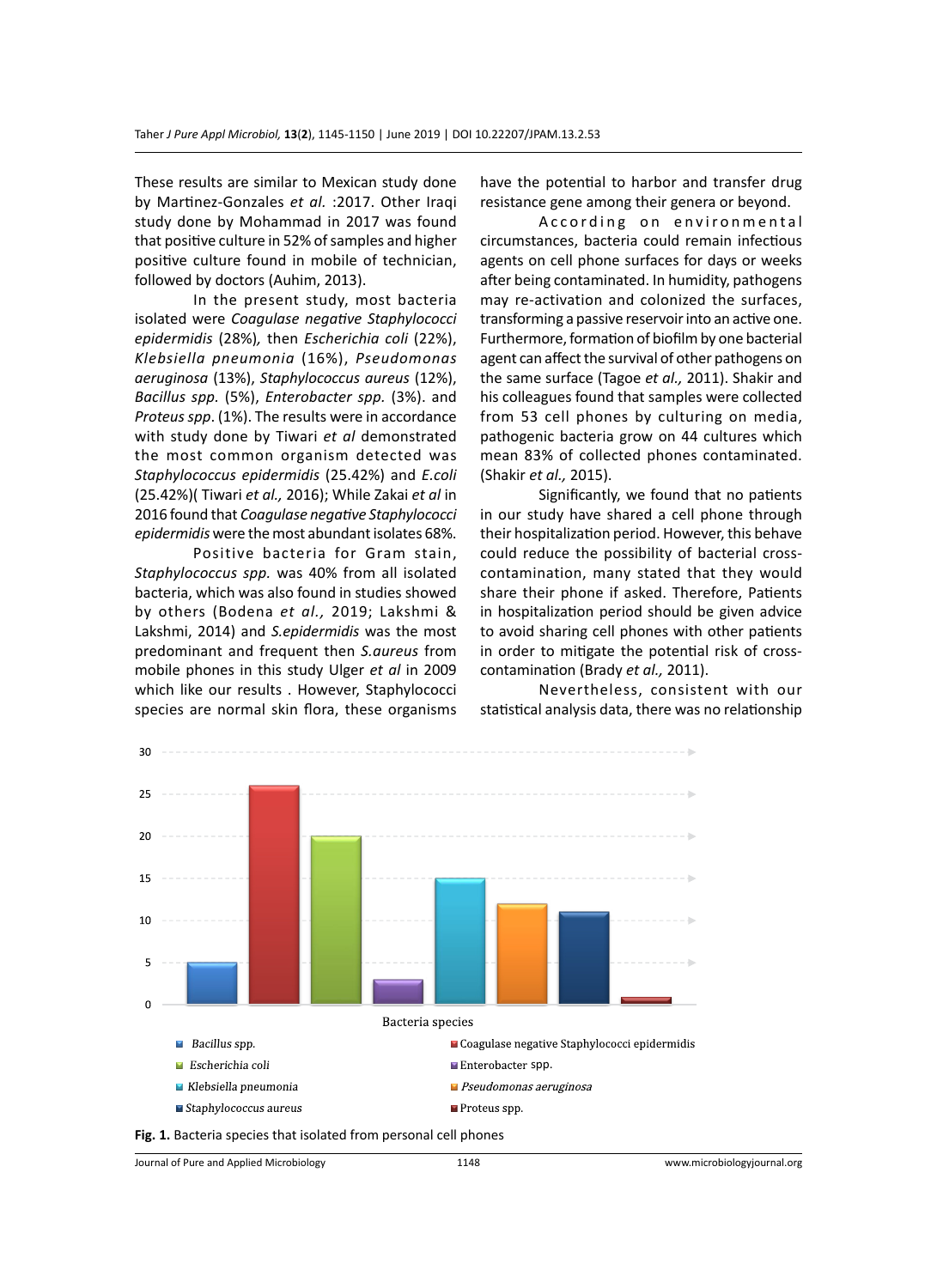between type of phone and usage of phones in toilets and the presence of contamination with bacteria ( $p = 0.075$ ). But there is a correlation between age and type of work jobs because increasing in time of using phone in younger individuals. Previous studies shown that near to 20% of doctor and nurse cell phones are contaminated with multi-antibiotic resist pathogenic bacteria (Jayalakshmi *et al.,* 2008).

The Present study did not check the efficiency of various chemical disinfectants for cleaning of mobile phones which needs and detecting the resist for more antibiotic to be done in future. The aggregate implication of this result is that the cell phones which are meant to make communication easy are gradually assuming the status of pathogenic agent of disease transmission (Lakshmi & Lakshmi, 2014).

#### **CONCLUSION**

Cell phones usage in hospital situations carriages a risk of transmission of a pathogenic bacterium of including multidrug-resistant pathogens especially nosocomial bacteria. Therefor; we recommend that Hospital workers and patients are educated by clear strategies and advice on mobile phone protocol and regular cleaning of phones and hand sanitization, above and beyond recommended not to share phones or correlated equipment with other inpatients in order to avoid transmission of bacteria.

#### **ACKNOWLEDGMENTS**

None.

#### **FUNDING**

None.

#### **DATA AVAILABILITY**

All datasets generated or analyzed during this study are included in the manuscript.

## **ETHICS STATEMENT**

The article does not contain any studies with human participants or animals performed by the author.

#### **REFERENCES**

1. Auhim, Husam Sabah. Bacterial Contamination of Personal Mobile Phones in Iraq. *Journal of Chemical,* 

*Biological and Physical Sciences*, 2013; **3**(4): 2652- 2656.

- 2. Bodena,Dagne, Teklemariam, Zelelam. Balakrishnan, Senthilkumar. and Tesfa, Tewodros. Bacterial contamination of mobile phones of health professionals in Eastern Ethiopia: Antimicrobial susceptibility and associated factors. *Tropical Medicine and Health*, 2019; **47**(15): 2-10.
- 3. Brady R.R., Hunt A.C., Visvanathan A., Rodrigues M.A., Graham C., Rae C., Kalima P., Paterson H.M. & Gibb A.P. Mobile phone technology and hospitalized patients: a cross-sectional surveillance study of bacterial colonization, and patient opinions and behaviours. *Clinical Microbiology and Infection*, 2011; **17**(6): 830–835.
- 4. Jaya Lakshmi, Appalaraju "Cellphones as Reservoirs of Nosocomial Pathogens" *JAPI*, 2008; **56**, : 388 – 389.
- 5. Jaya Madhuri R., Saraswathi M., Mahitha G., Bhargavi M., Deepika S., Vijaya Lakshmi G. Bacterial contamination of mobile phones and computers in microbiological laboratories. *European Journal of Biotechnology and Bioscience*, 2015; **3**(9): 51-55.
- 6. Jayalakshmi J., Appalaraju B., Usha S. Cellphones as reservoirs of nosocomial pathogens. *J. Assoc. Physicians India*, 2008; **56**: 388–9
- 7. lakshmi M. Swarajya & Lakshmi B. Mobile phones: Potential Threat in Infection Control. *Indian Journal of Basic and Applied Medical Research*, 2014; **3**(2): 496-500.
- 8. Lax, Simon, Hampton-Marcell, Jarrad T., Gibbons, Sean M., Colares, Geףrgia Barguil, Smith, Daniel, Eisen, Jonathan A. & Gilbert, Jack A. Forensic analysis of the microbiome of phones and shoes. *Microbiome*, 2015; **3**(21).
- 9. Martnnez-Gonzales A.N.E., Solorzano-Ibarra F., Cabrera- Dםaz E., Gutiיrrez-Gonzבlez P., Martםnez-Ch בvez L., Pיrez-Montaסo J.A. & Martםnez-Cבrdenas C. Microbial contamination on cell phones used by undergraduate students. *Canadian Journal of Infection Control*, 2017; **32**(4): 211-216.
- 10. Selim Heba Sayed & Abaza Amani Farouk. Microbial contamination of mobile phones in a health care setting in Alexandria, Egypt. *GMS Hygiene and Infection Control*, 2015; **10**: ISSN 2196-5226.
- 11. Shahaby A.F., Awad N.S., El-Tarras A.E. & Bahobial A.S. Mobile phone as potential reservoirs of bacterial pathogens. *African Journal of Biotechnology*, 2012; **11**(92): 15896-15904.
- 12. Shahlol Aisha M.A., Khalifallah Hind M. & Shahlol Elham M.A. Bacterial contamination of Mobile phones and Hands of Health care workers in Sabha Medical Center Hospital, Fazzan Area in Southwestern of LIBYA. *International Journal of Current Research in Medical Sciences*, 2015; **1**(4) ISSN: 2454-5716 :1–8.
- 13. Shakir Irshad A., Patel Nirav H., Chamberland Robin R. & Kaar Scott G. Investigation of Cell Phones as a Potential Source of Bacterial Contamination in the Operating Room; *The Journal of Bone And Joint Surgery*, 2015; **97**(3): 225-231.
- 14. Tagoe D. N., Gyande V.K.& Ansah E.O. Bacterial Contamination of Mobile Phones:When Your Mobile Phone Could Transmit More Than Just a Call. Article